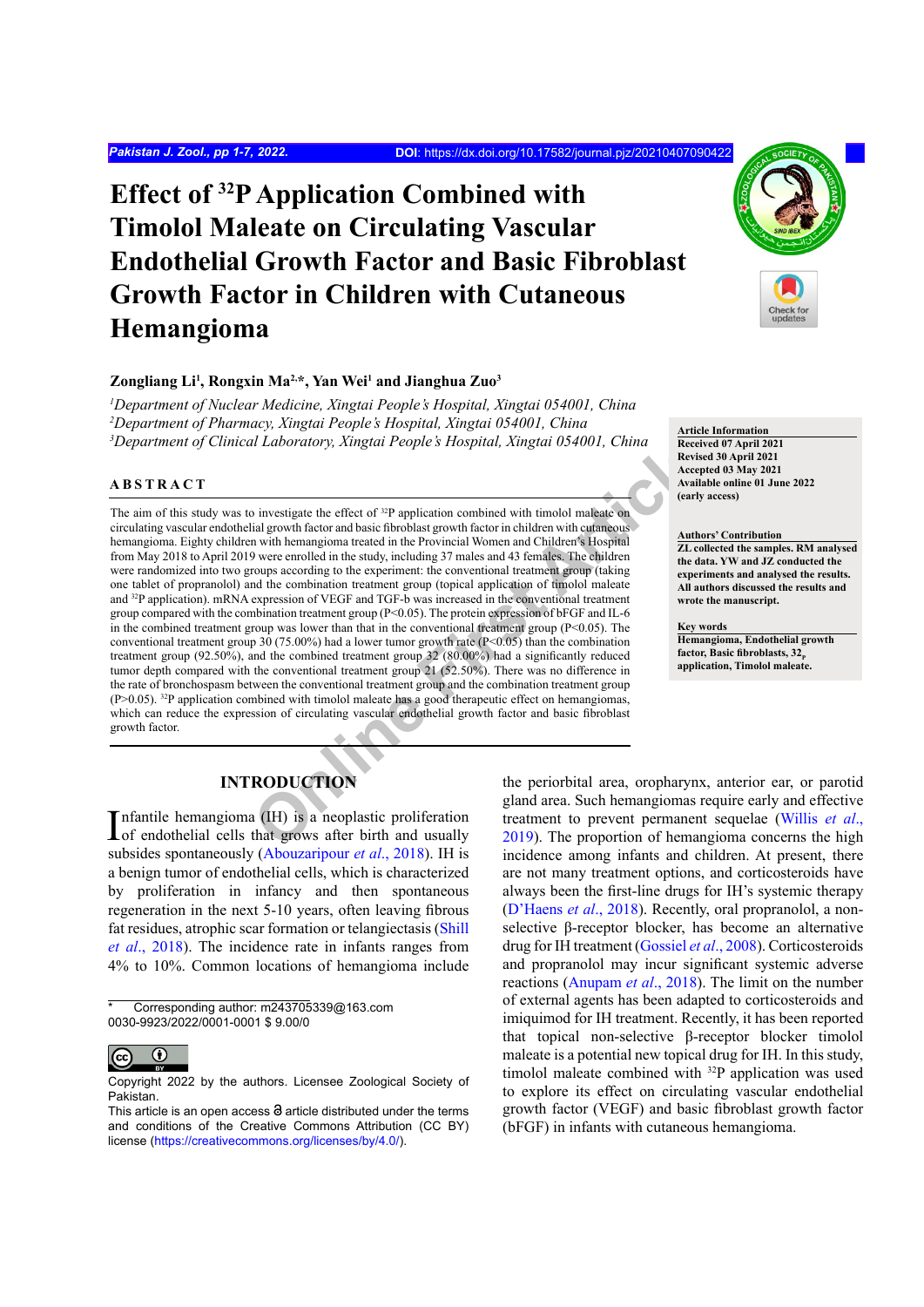## **MATERIALS AND METHODS**

## *General information*

Participants in the study were 80 infant patients who underwent hemangioma treatment in the Provincial Maternal and Child Care Hospital from May 2018 to April 2019, including 37 male children and 43 female children. Aged 2~90 months, the infants had an average age of 31.57±6.28 months. There were 54 cases of vascular venous malformations and 26 cases of proliferative hemangioma. All the patients with vascular lesions were selected from the Department of Vascular Abnormalities of Maternal and Child Care Hospital, who were not completely cured.

Inclusion criteria: infant/children male or female, aged 1~10, first diagnosed with hemangioma by the hospital. If hemangioma is not treated, compound hemangioma will soon appear or affect appearance. The child should be accompanied by a guardian.

Exclusion criteria: those with contraindications to β-receptor blockers, including bronchial asthma, heart failure, sinus bradycardia, hypoglycemia, hypotension, heart block and known allergy to β-receptor blocker. Those with ulcers or mucosal hemangioma and those with abnormal mental state, congenital dementia were excluded.

#### *Medical ethics issues*

The study obtained the informed consent of all participants and their guardians and was strictly reviewed and approved by the Institutional Review Board of People's Hospital.

## *Grouping*

The children who participated in the study were randomly divided into two groups: the conventional treatment group (the patients in this group were treated with propranolol tablets at a dose of 1.0 mg/kg once a day, n=40), and the combined treatment group (the patients were locally treated with timolol maleate, combined with 0.5% gel and  $^{32}P$  application twice a day, n=40). The two groups completed treatment and experiment with the help of doctors and guardians, during which medication was discontinued immediately for observation in case of harmful complications.

## *Evaluation before and during treatment*

Statistics on hemangioma lesion in children were as follows: the head and neck area 39 (48.75%), chest 20 (25.00%), limbs 15 (18.75%) and genitalia 6 (7.50%). Most children suffer from varying degrees of damage and impact on vision, food intake, urination, or bowel movements due to rapidly progressing ulcers or recurrent bleeding at the lesion. Some others sought treatment due to the possible cosmetic deformities in the future. Before treatment, all patients underwent comprehensive medical history and physical examination, including clinical examination, ultrasound examination, echocardiography, blood pressure and blood glucose measurement. It was planned that the patients receive IHs score review, physical examination (including blood pressure, heart rate, and blood glucose measurements), body weight measurement at 1st, 3rd, 6th, and 9th month after the start of treatment to adjust the dose and record adverse reactions until the end of treatment. All patients underwent detailed cardiac assessment via echocardiogram and electrocardiogram and blood pressure was measured.

## *Dose and duration*

The tect of all state, congenial and the state of all state of properation and the appearance. The child should be<br>
articlear in each group re<br>
articlear in each group red dinn.<br>
This consent, the propranon and day, becaus Children in each group received oral propranolol or topical timolol maleate and 32P application. With the guardian's consent, the propranolol dose was 1.0 mg/kg/ day, because propranolol has always been a concern for safety of heart rhythm. In the other group, timolol maleate 0.5% gel was evenly applied to the tumor surface 3 times a day with the dose depending on the surface area of the lesion, and then 32P application was given for combined treatment. This dose was maintained throughout the study period. The treatment purpose is to inhibit further growth and promote complete regression of the lesion. The treatment was continued until the objective goal was reached or further improvement was impossible. Then, oral dose of propranolol was gradually reduced by half for 2 weeks and then to a quarter for 2 weeks, and then the medication was stopped. When the tumor surface composition showed no improvement, stop the topical use of propranolol or gel.

## *Treatment effect/cure rate and occurrence of unfavorable conditions*

Two senior oral and maxillofacial surgeons independently assessed all children by determining their hemangioma score at each follow-up visit. The hemangioma score was evaluated as effective, good, and fairly good treatment to assess its mobility and severity. Improvement indicators include 5 components: color, surface consistency, hardness, ultrasound depth, and organ involvement. Detailed information about the course of treatment and adverse events, vital signs (including heart rate and blood pressure, ulcers, *etc*.) were determined by the attending physician, but were not routinely checked at every follow-up visit. Improvement of hemangioma is defined as the change of hemangioma color from dark red to lighter shade. The full resolution of hemangioma is defined as the absence of stains at the location of the hemangioma.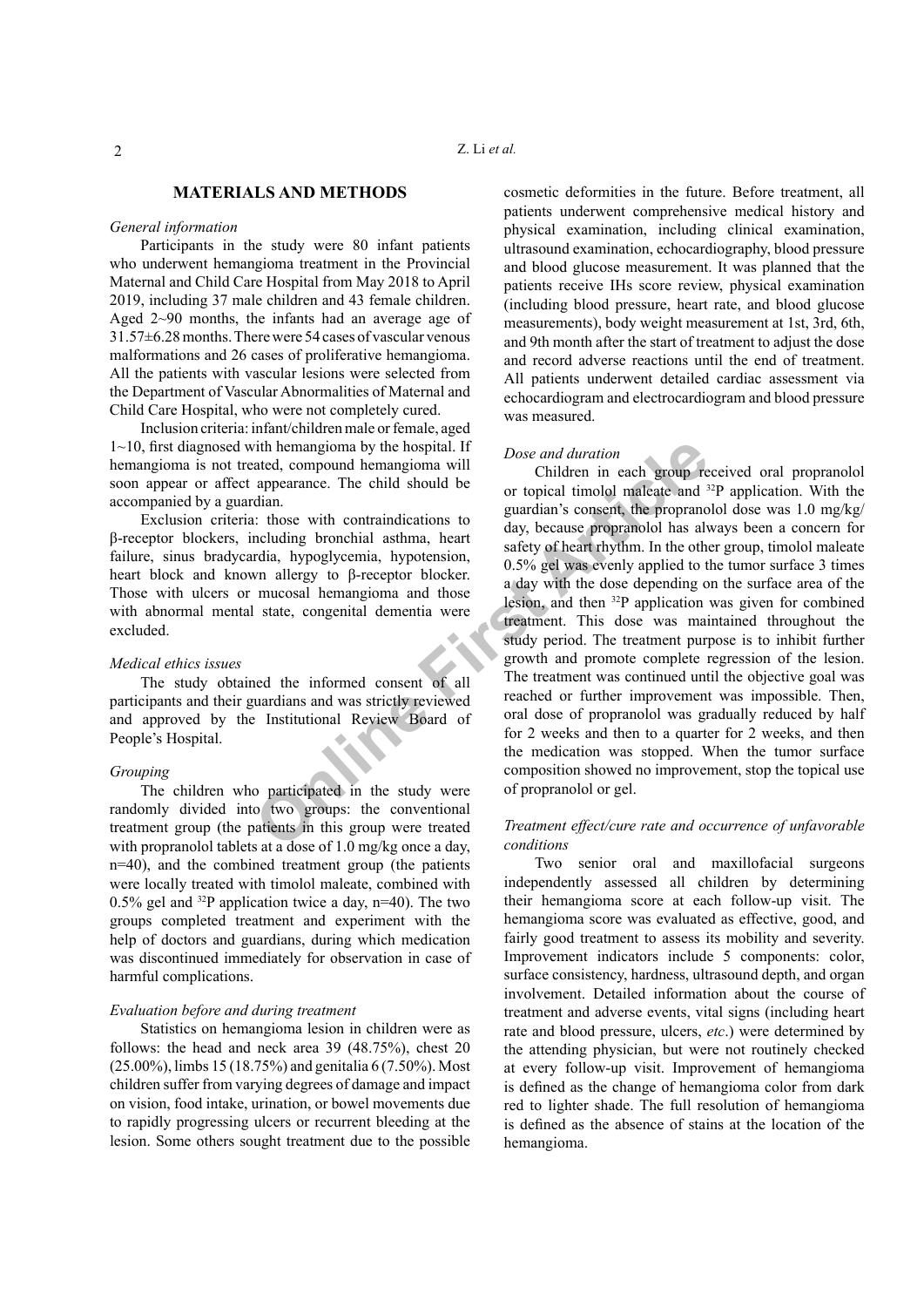#### *qRT-PCR*

A blood sample of 1 mL was drawn from each child's vein on an empty stomach. The serum was separated from the sample within 1 to 2 h and frozen at 20°C. Total RNA was isolated from serum using TriFast and reverse transcribed with random hexamer. RNA was diluted to 500 ng/μl with RNase-free water. Ten microliters of each sample was mixed with 1 μl of 3.5 μM anchored oligomerization (dT) 23 and denatured at 70°C for 10 min, and then incubated on ice for 2 min. Quantitative RT-PCR was performed using DyNAmo SYBR Green qPCR kit under the following thermal conditions: 95°C for 7 min, 95°C for 40 sec, 60°C for 30 sec, and the kit was placed at 72°C for 15 sec. GAPDH was used as a standardized control ([Table](#page-2-0) I).

#### <span id="page-2-0"></span>**Table I.- RT-PCR primer sequences.**

| control (Table I).           |                                                                                                                                                                                                                                     |                                                                                                                                                                      |             |                                 |
|------------------------------|-------------------------------------------------------------------------------------------------------------------------------------------------------------------------------------------------------------------------------------|----------------------------------------------------------------------------------------------------------------------------------------------------------------------|-------------|---------------------------------|
|                              | Table I.- RT-PCR primer sequences.                                                                                                                                                                                                  |                                                                                                                                                                      |             | Conventional<br>treatment group |
| Gene                         | Sequence $(5' \rightarrow 3')$                                                                                                                                                                                                      |                                                                                                                                                                      |             | Fig. 1. qRT-PCR analysis on mRI |
| <i>VEGF</i>                  | U: CGGTTTATAGCGCATATCGT                                                                                                                                                                                                             | TGF-b.                                                                                                                                                               |             |                                 |
|                              | D: CCCGGAGAGATTTTAGCTTAT                                                                                                                                                                                                            |                                                                                                                                                                      |             |                                 |
| $TGF-b$                      | U: TATGGTATAGCTGATCGAATG                                                                                                                                                                                                            | Table II.- mRNA expression                                                                                                                                           |             |                                 |
|                              | D: GTATAGATCGGGTAATATAGA                                                                                                                                                                                                            | TGF-b $(\overline{x} \pm s, n=40)$ in conventi<br>treatment groups (B).                                                                                              |             |                                 |
| <b>GAPDH</b>                 | U: CGTCGCGCGCCCGTTTTATA                                                                                                                                                                                                             |                                                                                                                                                                      |             |                                 |
|                              | D: CGTATATATGGTATGATTAATAG                                                                                                                                                                                                          | Group                                                                                                                                                                | $\mathbf n$ | <b>VEGI</b>                     |
| U, upstream; D, down stream. |                                                                                                                                                                                                                                     | A                                                                                                                                                                    | 40          | $1.93 \pm 0.$                   |
|                              |                                                                                                                                                                                                                                     | B                                                                                                                                                                    | 40          | $1.12 \pm 0.$                   |
| Western blot analysis        |                                                                                                                                                                                                                                     | $t$ value                                                                                                                                                            |             | 5.127                           |
|                              | For Western blot, Biopsy tissue samples were                                                                                                                                                                                        | $P$ value                                                                                                                                                            |             | 0.016                           |
|                              | homogenized with RIPA buffer containing protease<br>inhibitors. An aliquot of tissue lysate was used for protein<br>analysis and then separated on 12% SDS-PAGE. Western<br>blot analysis was carried out under a standard protocol | A, conventional treatment group treated w<br>of 1.0 mg/kg once a day.<br>B, combined treatment group locally trea<br>bined with $0.5\%$ gel and $32P$ application to |             |                                 |
|                              | using antibodies from Santa Cruz Biotechnology. ECL<br>fluorescence imaging was used to visualize the bands.                                                                                                                        | Western blot analysis of protein<br>IL-6                                                                                                                             |             |                                 |

#### *Western blot analysis*

#### *Statistical analysis*

One-way analysis of variance (ANOVA) was taken, followed by Tukey post-hoc test, and a significance test was performed for the difference in VEGF/FGF levels between all patients and the control group. Correlation was analyzed using Spearman rank correlation or Pearson C test. A p value smaller than 0.05 is considered as statistically significant. All analyses were performed using Medcalc 9.0.

## **RESULTS AND DISCUSSION**

## *qRT-PCR analysis on mRNA expression of VEGF, TGF-b*

mRNA expressions of angiogenesis related factors VEGF and TGF-b in the two groups were analyzed by qRT-PCR, showing that mRNA expressions were higher in the conventional treatment group than in the combined treatment group (P<0.05) [\(Fig.](#page-2-1) 1, [Table](#page-2-2) II).



<span id="page-2-1"></span>Fig. 1. qRT-PCR analysis on mRNA expression of VEGF, TGF-b.

## <span id="page-2-2"></span>**Table II.- mRNA expression levels of VEGF and TGF-b (x̅±s, n=40) in conventional (A) and combined treatment groups (B).**

| Group   | n  | <b>VEGF</b>     | TGF-b           |
|---------|----|-----------------|-----------------|
| A       | 40 | $1.93 \pm 0.31$ | $1.75 \pm 0.26$ |
| в       | 40 | $1.12 \pm 0.20$ | $1.06\pm0.18$   |
| t value |    | 5.127           | 4.068           |
| P value |    | 0.016           | 0.025           |

A, conventional treatment group treated with propranolol tablets at a dose of 1.0 mg/kg once a day.

B, combined treatment group locally treated with timolol maleate, combined with 0.5% gel and <sup>32</sup>P application twice a day.

## *Western blot analysis of protein expression of bFGF and IL-6*

Western blot analysis of protein expression of bFGF and IL-6 in different groups showed that the protein expression of bFGF and IL-6 was lower in the combined treatment group than in the conventional treatment group (P<0.05) ([Fig.](#page-3-0) 2, [Table](#page-2-3) III).

## <span id="page-2-3"></span>**Table III.- Protein expression levels of bFGF, IL-6 (x̅±s, n=40) in conventional (A) and combined treatment groups (B).**

| Group     | bFGF          | IL-6            |
|-----------|---------------|-----------------|
| А         | $2.14\pm0.38$ | $1.95 \pm 0.26$ |
| В         | $1.34\pm0.22$ | $0.86 \pm 0.13$ |
| $t$ value | 6.534         | 4.288           |
| P value   | 0.003         | 0.013           |

For details of A and B groups, see Table II.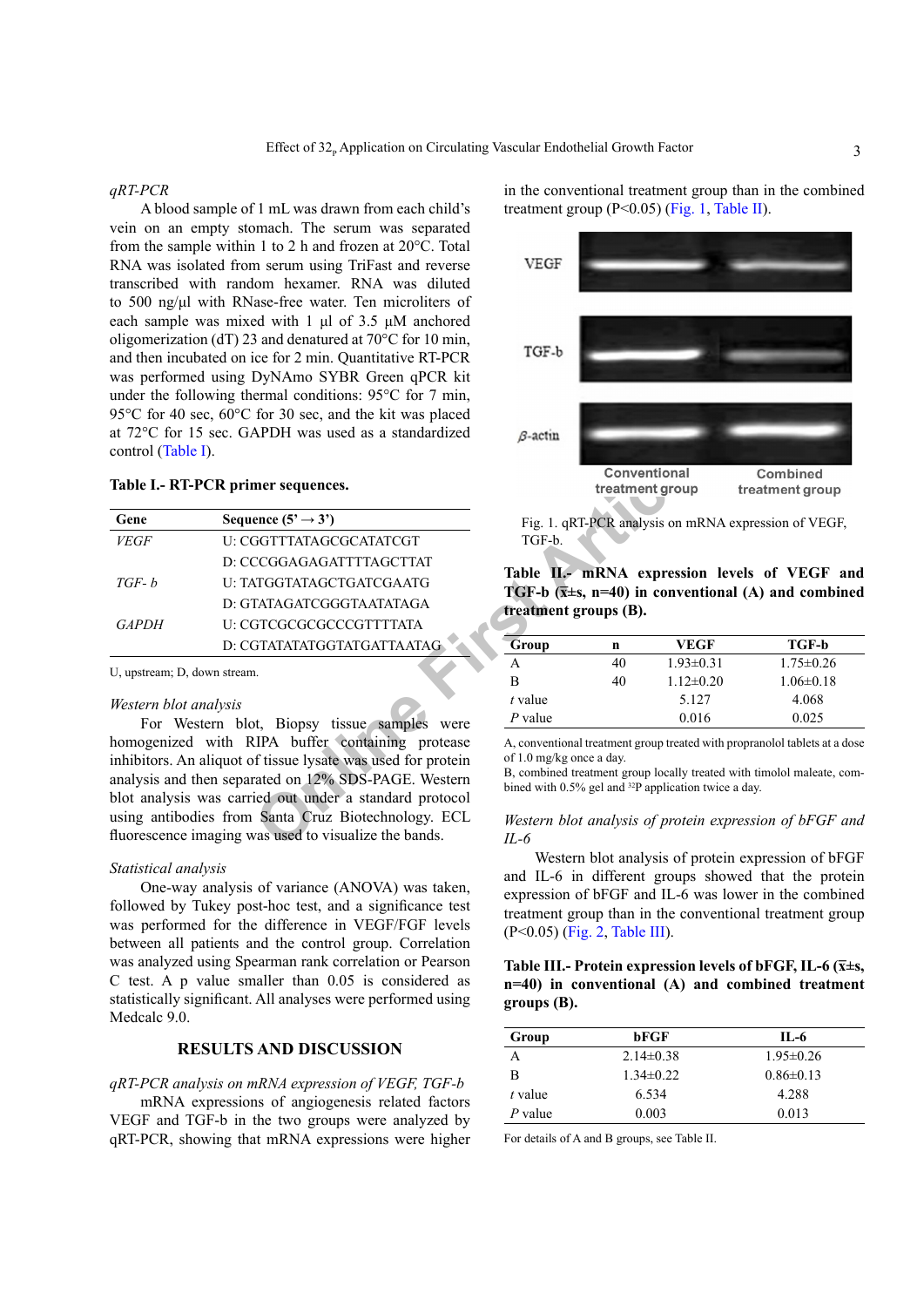**groups (B).**



<span id="page-3-0"></span>Fig. 2. Western blot analysis of protein expression of bFGF and IL-6.

#### *Comparison of treatment effect*

**O[nl](#page-3-1)ine First Article** Six months after treatment, the hemangioma treatment effect in the two groups was compared and evaluated. The conventional treatment group 30 (75.00%) had lower tumor growth arrest rate than the combined treatment. group 37 (92.50%) ( $P<0.05$ ). The combined treatment group had increased significant relief rate in tumor depth 32 (80.00%) compared with the conventional treatment group 21  $(52.50\%)$   $(P<0.05)$ . The combined treatment group had increased rate in shallower tumor color 36 (90.00%) compared with the conventional treatment group 25 (62.50%) (P<0.05). The conventional treatment group had lower tumor area reduction rate 27 (67.50%) than the combined treatment group (P<0.05) (Fig. 3, Table IV).



Before combined treatment

After combined treatment

<span id="page-3-1"></span>Fig. 3. Comparison of children in the combined treatment group before and after treatment.

#### *Comparison of cure rate*

The conventional treatment group had higher fairly good cure rate 15 (37.50%) than combined treatment group  $7(17.50\%)$  (P<0.05), the combined treatment group had

higher good cure rate 19 (47.50%) than the conventional treatment group  $9$  (22.50%) (P<0.05), and the combined treatment group had higher rate of lesion disappearance 14 (35.00%) than the conventional treatment group 6 (15.00%), (P<0.05) ([Table](#page-3-3) V).

<span id="page-3-2"></span>Table IV.- Comparison of the treatment effect  $(\bar{x} \pm s, \bar{y})$ **n=40) in conventional (A) and combined treatment** 

| Group            | Growth<br>arrest | Significant<br>relief in<br>tumor depth | Shallower<br>tumor<br>color | Tumor<br>area<br>reduction |
|------------------|------------------|-----------------------------------------|-----------------------------|----------------------------|
| A                | $30(75.0\%)$     | 21(52.5%)                               | 25(62.5%)                   | 19(47.5%)                  |
| В                | 37(92.5%)        | 32(80.0%)                               | $36(90.0\%)$                | 27(67.5%)                  |
| $\gamma^2$ value | 5.217            | 4.326                                   | 6.140                       | 5.278                      |
| P value          | 0.028            | 0.017                                   | 0.035                       | 0.021                      |

For details of A and B groups, see Table II.

<span id="page-3-3"></span>

|                                 | Table V.- Comparison of cure rate of the children ( $\bar{x} \pm s$ , |  |  |
|---------------------------------|-----------------------------------------------------------------------|--|--|
|                                 | $n=40$ ) in conventional (A) and combined treatment                   |  |  |
| $\overline{\text{groups}}$ (B). |                                                                       |  |  |

| Group            | <b>Fairly good</b> | Good         | Lesion<br>disappearance |
|------------------|--------------------|--------------|-------------------------|
| A                | 15(37.50%)         | $9(22.50\%)$ | $6(15.00\%)$            |
| в                | $7(17.50\%)$       | 19(47.50%)   | $14(35.00\%)$           |
| $\gamma^2$ value | 5.268              | 4.084        | 6.221                   |
| P value          | 0.015              | 0.026        | 0.034                   |

For details of A and B groups, see Table II.

## *Complications during treatment*

During the treatment, both groups had complications in different symptoms. Further medication was suspended in case of low blood pressure and bronchospasm. The conventional treatment group 3 (7.50%) had higher hypotension rate than the combined treatment group 1 (1.42%) (P<0.05), combined treatment group 1 (1.42%) had lower ulceration rate than the conventional treatment group 4  $(10\%)$   $(P<0.05)$ . The combined treatment group 8 (20.00%) had higher complication rate than the conventional treatment group  $3$  (7.50%) (P<0.05). No difference was shown in the rates of bronchospasm complications between the conventional treatment group and the combined treatment group (P>0.05) [\(Table](#page-4-0) VI).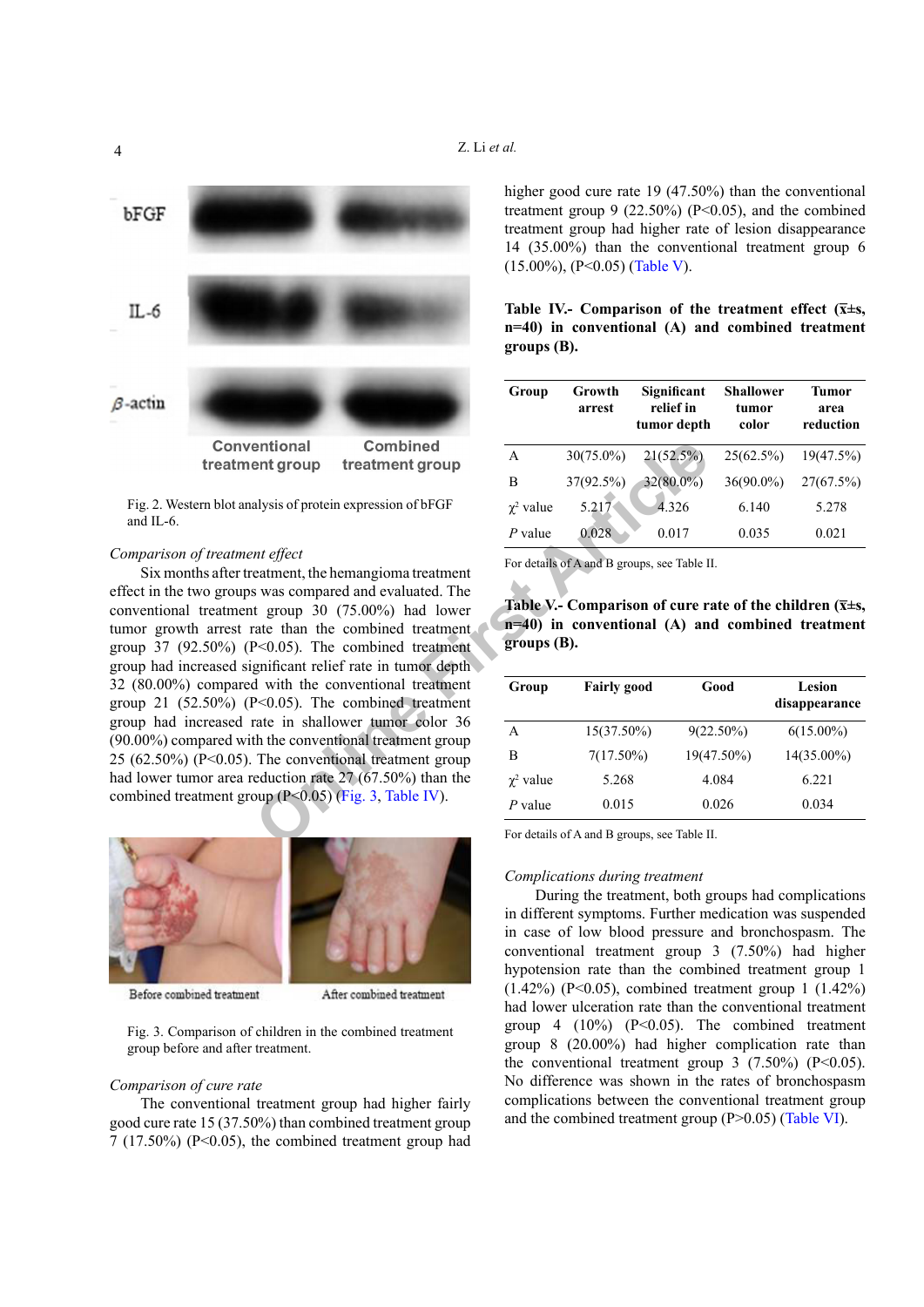<span id="page-4-0"></span>Table VI.- Comparison of complications  $(\bar{x} \pm s, n=40)$ **between the conventional (A) and combined treatment groups (B).**

| Group            |             | <b>Hypotension Bronchospasm Ulceration</b> |             | <b>Total</b> |
|------------------|-------------|--------------------------------------------|-------------|--------------|
| A                | $3(7.50\%)$ | $1(1.42\%)$                                | $4(10\%)$   | $8(20.00\%)$ |
| B                | $1(1.42\%)$ | $1(1.42\%)$                                | $1(1.42\%)$ | $3(7.50\%)$  |
| $\gamma^2$ value | 5.628       | 6.135                                      | 5.039       | 4.376        |
| $P$ value        | 0.024       | 0.217                                      | 0.011       | 0.026        |

For details of A and B groups, see Table II.

## **DISCUSSION**

ommon benign vascular tumor in protein expression of bFGF and<br>
it, multiple pregnancies, advanced had lower protein expression co<br>
ferti[li](#page-6-3)zation, *etc.* More than 60% conventional tradement group<br>
and neck article (Cho *e* IH is the most common benign vascular tumor in infants, whose various risk factors include premature birth, low birth weight, multiple pregnancies, advanced maternal age and in vitro fertilization, *etc*. More than 60% of IH affects the head and neck area (Cho *et al*., 2018). Morphologically, hemangioma is divided into superficial type, deep type and compound type (Van *et al*., 2018). The effect of propranolol on IH can be attributed to the molecular mechanisms: vasoconstriction, down-regulation of the protein kinase pathway activated by RAF-mitogen, reduced expression of VEGF and bFGF genes, inhibition of angiogenesis, and induction of apoptosis (Dierkes *et al*., 2018). Propranolol therapy may cause serious systemic complications which demand close monitoring of the infant. The most common side effects of propranolol include hypotension, bradycardia, hypoglycemia and bronchospasm (Schaalan *et al*., 2018). Oral propranolol has become the standard treatment for high-risk and deep IH, while timolol maleate is topically used for superficial lesions to minimize systemic side effects (Bébarová *et al*., 2018). In this study, we introduced combination therapy of local 32P application combined with timolol maleate, which showed good therapeutic effect. Through statistical analysis of complications of the two groups, the combined treatment group 8 (20.00%) had a higher complication rate than the conventional treatment group  $3(7.50\%)$  (P<0.05).

In this study, the overall remission rate was 100%, indicating that combination therapy can inhibit the growth of compound IH and promote its regression. According to reports, there are various methods for treating IH, including laser surgery, cryosurgery, and medical treatment (*i.e*., corticosteroids, vincristine, α-interferon, cyclophosphamide, and propranolol). Their response rate to compound IH is between 67%–100%. The previous case series and observational studies have shown that after the start of treatment, there are visible color changes and marked softening of the lesion within 1 month, followed by growth arrest or progressive rejuvenation [\(Martin](#page-6-4) *et*  *al*[., 2019](#page-6-4)). As we all know, cytokines play an important role in normal physiological processes ([Zutt, 2019\)](#page-6-5) as putative regulators of proliferation and degeneration of hemangioma. Changing the cytokine environment or the expression of specific genes in the lesion through steroid therapy provides insights into the possible mechanism of hemangioma response to steroids [\(Gumina and Yan, 2019](#page-5-4)). Hemangiomas are characterized by the proliferation of capillary endothelial cells, multiple stratification of the basement membrane and the accumulation of cellular components including macrophages, plasma cells, pericytes and mast cells [\(Desrosiers](#page-5-5) *et al*., 2019). In this study, it was observed that individuals with hemangiomas had higher levels of bFGF. Western blot analysis of the protein expression of bFGF and IL-6 in different groups of children revealed that the combined treatment group had lower protein expression of bFGF and IL-6 than conventional treatment group (P<0.05). These results indicate that the production and metabolism of bFGF and VEGF are thought to be relevant to the pathogenesis of hemangioma. However, steroids reduced the transcripts of the cytokines PDGF-A and -B, IL-6, TGF-b1 and -b3. The reduced transcription of PDGFs is believed to promote cell proliferation, suggesting that steroids may cause accelerated regression of proliferative hemangiomas by inhibiting these cytokines. After treatment, a decrease in IL-6 m protein expression was observed. IL-6 is another growth factor that plays a role in angiogenesis. According to reports, this cytokine is attenuated by glucocorticoids (Kawaguchi *et al*., 2019). VEGF is one of the most effective angiogenesis factors in the growth of hemangioma (Yang *et al*., 2019). The angiogenesis factor can increase vascular permeability, stimulate endothelial cell proliferation, and prevent endothelial cell apoptosis [\(Wu](#page-6-7) *et al*., 2020). According to the latest report, VEGF, matrix metalloproteinase and estrogen enhance the mobilization of bone marrow-derived endothelial progenitor cells, and bone marrow progenitor cells seem to play a key role in the formation of hemangioma due to five isoforms, all of which are bound to VEGFR- 1 and VEGFR-2 receptors, thereby stimulating early hypoxia-induced angiogenesis ([Cheng and Liu, 2020](#page-5-7)). Such proliferation depends on complex mechanisms, including activation of angiogenin, metalloproteinases, tumor growth factor-b, and platelet-derived growth factors. Some studies have found that compared with progressive hemangiomas and vascular malformations, VEGF is strongly expressed in proliferative hemangiomas, showing different expressions in some isoforms. However, although numerous studies have examined expression of VEGF tissue, only one study in the literature examined and found elevated serum VEGF levels in hemangioma patients. Elevated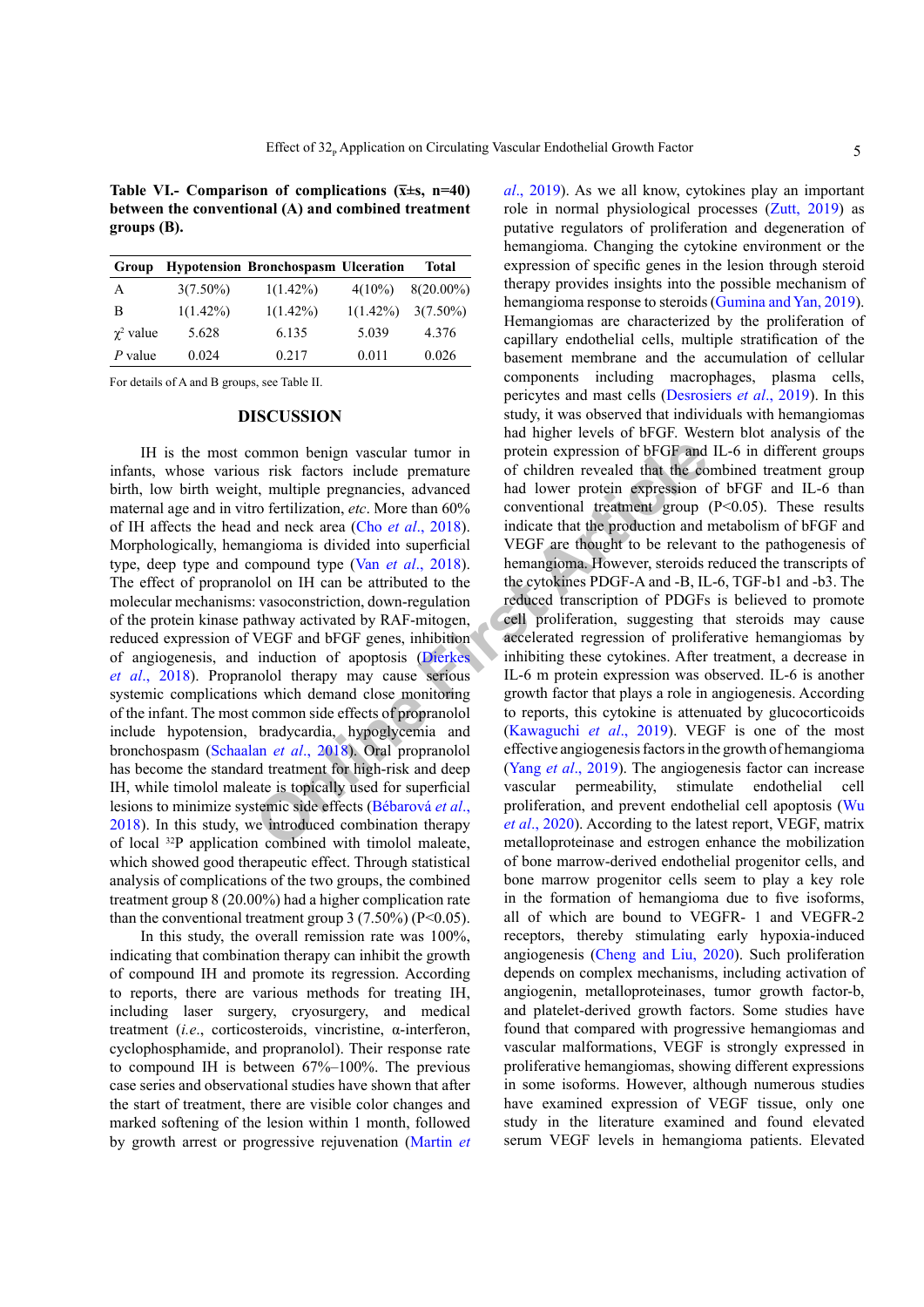serum VEGF levels were also found in two patients with hemangioendothelioma (Gao *et al*[., 2018\)](#page-5-8).

To sum up, studies have shown that  $32P$  application combined with timolol maleate has a good therapeutic effect on hemangioma, which can reduce the expression of VEGF and bFGF in circulation (Gao *et al*[., 2019](#page-5-9)).

## **ACKNOWLEDGEMENT**

The research is supported by: Application research of 32P applicator brachytherapy combined timolol in the treatment of infantile hemangioma-Hebei Youth Science and Technology project, No. 20201580.

#### *Statement of conflict of interest*

The authors have declared no conflict of interests.

#### **REFERENCES**

- <span id="page-5-0"></span>Abouzaripour, M., Fathi, F., Daneshi, E., Mortezaee, K., Rezaie, M.J. and Abdi, M., 2018. Combined effect of retinoic acid and basic fibroblast growth factor on maturation of mouse oocyte and subsequent fertilization and development. *Int. J. Fertil. Steril.*, **12**: 68.
- <span id="page-5-2"></span>Anupam, K., Kaushal, J., Prabhakar, N. and Bhatnagar, A., 2018. Effect of redox status of peripheral blood on immune signature of circulating regulatory and cytotoxic T cells in streptozotocin induced rodent model of type I diabetes. *Immunobiology*, **223**: 586- 597. https://doi.org/10.1016/j.imbio.2018.07.004
- Bebarova, L., Skalický, P., Srovnal, J., Prokopová, A., Zapletalová, J., Hajdúch, M. and Loveček, M., 2018. The effect of circulating tumor cells on the survival of patients with pancreatic cancer 5-year results. *Rozhledy Chirurgii: Mesicnik Ceskoslovenske Chirurgicke Spolecnosti*, **97**: 94-98.
- <span id="page-5-7"></span>Cheng, H. and Liu, Y., 2020. An improved RSU-based authentication scheme for VANET. *J. Internet Technol.*, **21**: 1137-1150.
- <span id="page-5-3"></span>Cho, Y.K., Shin, E.Y., Uehara, H. and Ambati, B., 2018. The effect of 0.5% timolol maleate on corneal (lymph) angiogenesis in a murine suture model. *J. Ocular Pharmacol. Therap.*, **34**: 403-409. [https://](https://doi.org/10.1089/jop.2017.0119) [doi.org/10.1089/jop.2017.0119](https://doi.org/10.1089/jop.2017.0119)
- <span id="page-5-5"></span>Desrosiers, A.S., Ibrahim, J.M. and Jacks, S.K., 2019. A barrier to care: Distance traveled affects adherence to treatment and follow-up plans for patients with infantile hemangioma. *Pediat. Dermatol.*, **36**: 402- 403.<https://doi.org/10.1111/pde.13788>
- Dierkes, J., Seifert, R., Gregory, J.F. and Nygård, O., 2018. Long-term supplementation with folic acid

and vitamin B-12 has no effect on circulating uric acid concentrations in Norwegian patients with coronary artery disease. *Am. J. clin. Nutr.*, **107**: 130-132. <https://doi.org/10.1093/ajcn/nqx017>

- D'Haens, G., Vermeire, S., Vogelsang, H., Allez, M., Desreumaux, P., Van Gossum, A., Sandborn, W.J., Baumgart, D.C., Ransohoff, R.M., Comer, G.M. and Ahmad, A., 2018. Effect of PF-00547659 on central nervous system immune surveillance and circulating β7+T cells in Crohn's disease: report of the TOSCA study. *J. Crohn's Colitis*, **12**: 188-196. <https://doi.org/10.1093/ecco-jcc/jjx128>
- Farimani, A.R., Hariri, M., Azimi-Nezhad, M., Borji, A., Zarei, S. and Hooshmand, E., 2018. The effect of n-3 PUFAs on circulating adiponectin and leptin in patients with type 2 diabetes mellitus: A systematic review and meta-analysis of randomized controlled trials. *Acta Diabetol.*, **55**: 641-652. [https://doi.](https://doi.org/10.1007/s00592-018-1110-6) org/10.1007/s00592-018-1110-6
- <span id="page-5-8"></span>Gao, N., Cheng, B., Hou, H. and Zhang, R., 2018. Mesophase pitch based carbon foams as sound absorbers. *Mat. Lett.*, **212**: 243-246. [https://doi.](https://doi.org/10.1016/j.matlet.2017.10.074) org/10.1016/j.matlet.2017.10.074
- <span id="page-5-9"></span><span id="page-5-6"></span><span id="page-5-4"></span><span id="page-5-1"></span>Gao, N.S., Guo, X.Y., Cheng, B.Z., Zhang, Y.N., Wei, Z.Y. and Hou, H., 2019. Elastic wave modulation in hollow metamaterial beam with acoustic black hole. *IEEE Access*, **7**: 124141-124146. [https://doi.](https://doi.org/10.1109/ACCESS.2019.2938250) [org/10.1109/ACCESS.2019.2938250](https://doi.org/10.1109/ACCESS.2019.2938250)
- FIRENCES Interest notice of interests.<br> **ONEXE SERION CENTERENCES** This patients with type 2 diabet<br> **ONEXE SERION CES EXECUTES** The state  $A$  and the state  $A$  and  $A$  bids and basic fibroblast growth factor<br>
org/10 1007/ Gossiel, F., Scott, J.R., Paggiosi, M.A., Naylor, K.E., McCloskey, E.V., Peel, N.F., Walsh, J.S. and Eastell, R., 2018. Effect of teriparatide treatment on circulating periostin and its relationship to regulators of bone formation and BMD in postmenopausal women with osteoporosis. *J. clin. Endocrinol. Metab.*, **103**: 1302-1309. [https://doi.](https://doi.org/10.1210/jc.2017-00283) [org/10.1210/jc.2017-00283](https://doi.org/10.1210/jc.2017-00283)
	- Gumina, M.E. and Yan, A.C., 2019. Atenolol as an alternative to propranolol for the management of sleep disturbances in the treatment of infantile hemangiomas. *Pediat. Dermatol.*, **36**: 556-557. <https://doi.org/10.1111/pde.13839>
	- Kawaguchi, A., Kunimoto, K., Inaba, Y., Mikita, N., Kaminaka, C., Kanazawa, N., Yamamoto, Y., Kakimoto, N., Suenaga, T., Takeuchi, T. and Suzuki, H., 2019. Distribution analysis of infantile hemangioma or capillary malformation on the head and face in Japanese patients. *J. Dermatol.*, **46**: 849-852. <https://doi.org/10.1111/1346-8138.15051>
	- Kazemi-Lomedasht, F., Muyldermans, S., Habibi-Anbouhi, M. and Behdani, M., 2018. Design of a humanized anti vascular endothelial growth factor nanobody and evaluation of its in vitro function.